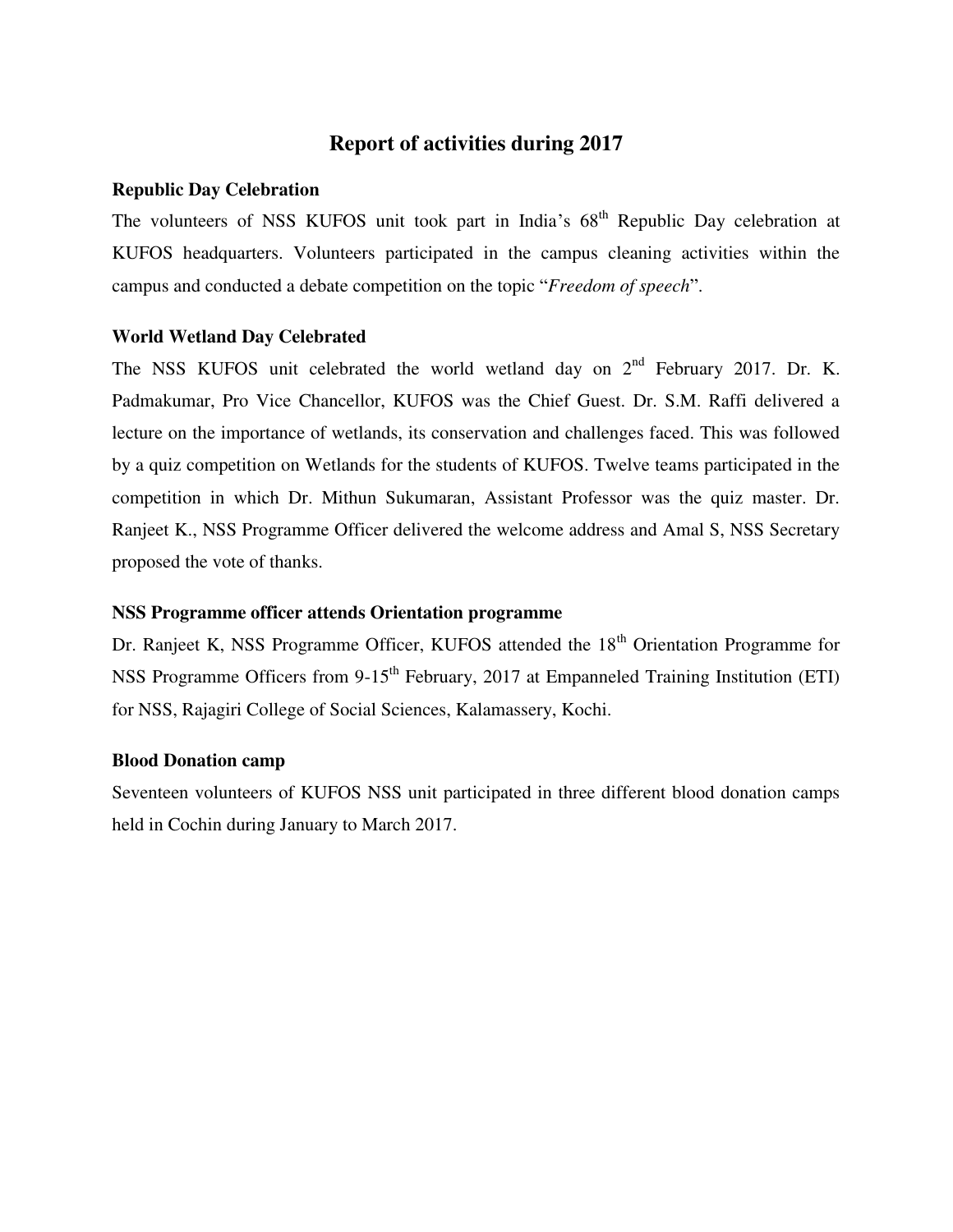

## **KUFOS participates in NSS National Integration camp**

The KUFOS NSS unit participated in the NSS National Integration Camp held at PG Centre Nandihalli, Vijayanagara Sri Krishnadevaraya University, Bellary from 4<sup>th</sup> to 10<sup>th</sup> March 2017. Dr. Ranjeet K, NSS Programme Officer along with ten students (5 boys and 5 girls) of  $V<sup>th</sup>$ Semester BFSc (2014 batch) represented Kerala State in the Integration camp in which 150 volunteers from seven different states of India participated. The students of KUFOS excelled in all the activities. They were judged the best team for quiz competition and poster making competition. Students also exhibited a wonderful picture of Kerala's cultural tradition during the cultural programme. Through shramdaan students converted a derelict and barren land suitable for rose cultivation; they also prepared a playground which the locals could use for their recreation. The camp also included visit to historical place, Humpi and trekking to the hillocks of Kumaraswami temple. In all the camp gave students a better understanding of different cultures of India and created a sense of national integration. It also brought out the organizing capacity cutting across the language and cultural barriers.